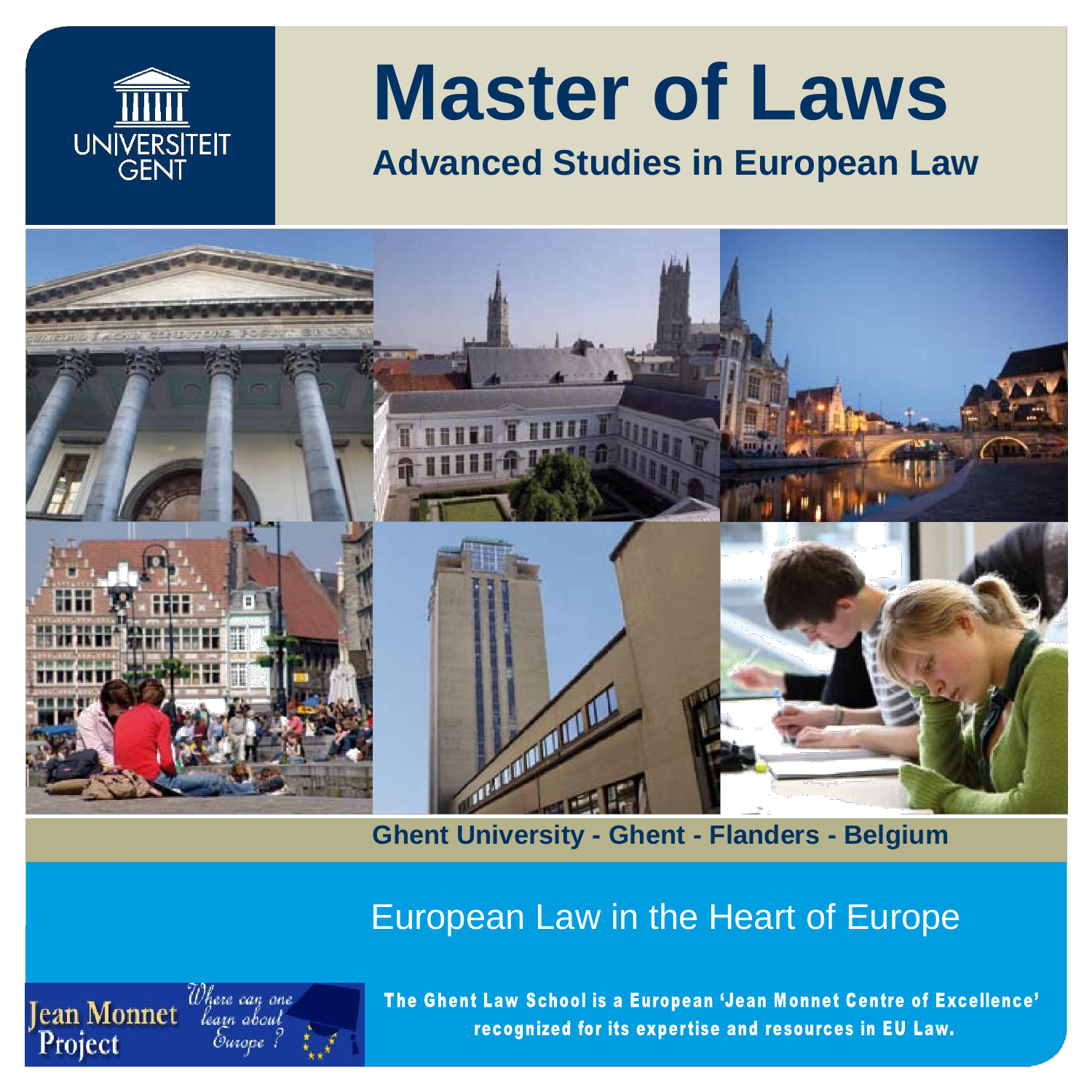### **Ghent Ghent Ghent** University Law School

Ghent is a splendid historic and student city of about 350,000 inhabitants. It has a unique medieval centre but also prides itself on a vibrant economic and cultural life. It is located in the centre of the Flemish region, a largely autonomous region of Belgium. It is only half an hour away by train from the European decision making centres in Brussels.

### **Ghent University**

Ghent University is one of the leading institutions of higher education and research in Belgium. It is an open pluralistic university operating within a broad international perspective. It offers high-quality, research-based education in all academic disciplines.

The official language for undergraduate teaching is Dutch; a number of graduate programmes are in English. Today the University has a staff of  $\pm$  960 professors who teach and supervise over 31,000 students and are engaged in research, together with about 2800 researchers. Ghent University is an active participant in international cooperation with respect to teaching and research within the context of bilateral and multilateral exchange programmes with universities from all continents. It has a large foreign student population, both from inside and outside the EU.

The Law School is located in the historic centre of the city of Ghent. While occupying a number of historic buildings from the seventeenth and nineteenth centuries, it has modern teaching facilities including excellent libraries on domestic, foreign, European and international law, and well-equipped computer facilities. It presently offers professional degrees in law, criminology and notarial practice as well as postgraduate programmes in European law, the Economic analysis of law, business law, environmental law, port and maritime sciences and criminology. The official teaching language is Dutch, except for three English language postgraduate programmes, i.e. the Master programmes on the Economic Analysis of Law, European Criminology and Criminal Justice Systems and the programme on Advanced Studies in European Law.

The faculty consists of 83 professors and 90 researchers who in addition to teaching, are also extensively engaged in research and writing. Many of its members have an international reputation in their field of specialisation, participate in national and international research projects, are leading practitioners or are involved in government and policy making. In the LLM programme, several leading foreign professors with an international reputation reinforce the faculty for specific courses. With a student population which exceeds 3660 students, it is presently the largest law school in Flanders and in Belgium. Many of its alumni play a prominent role within the legal system as government officials, judges, members of domestic and international law firms or as law professors at other Belgian and foreign universities. Ghent Law School counts amongst its alumni a former Belgian Prime Minister and other prominent ministers of the Belgian federal and Flemish governments, members of the Court of Cassation, the Constitutional Court and the Council of State.

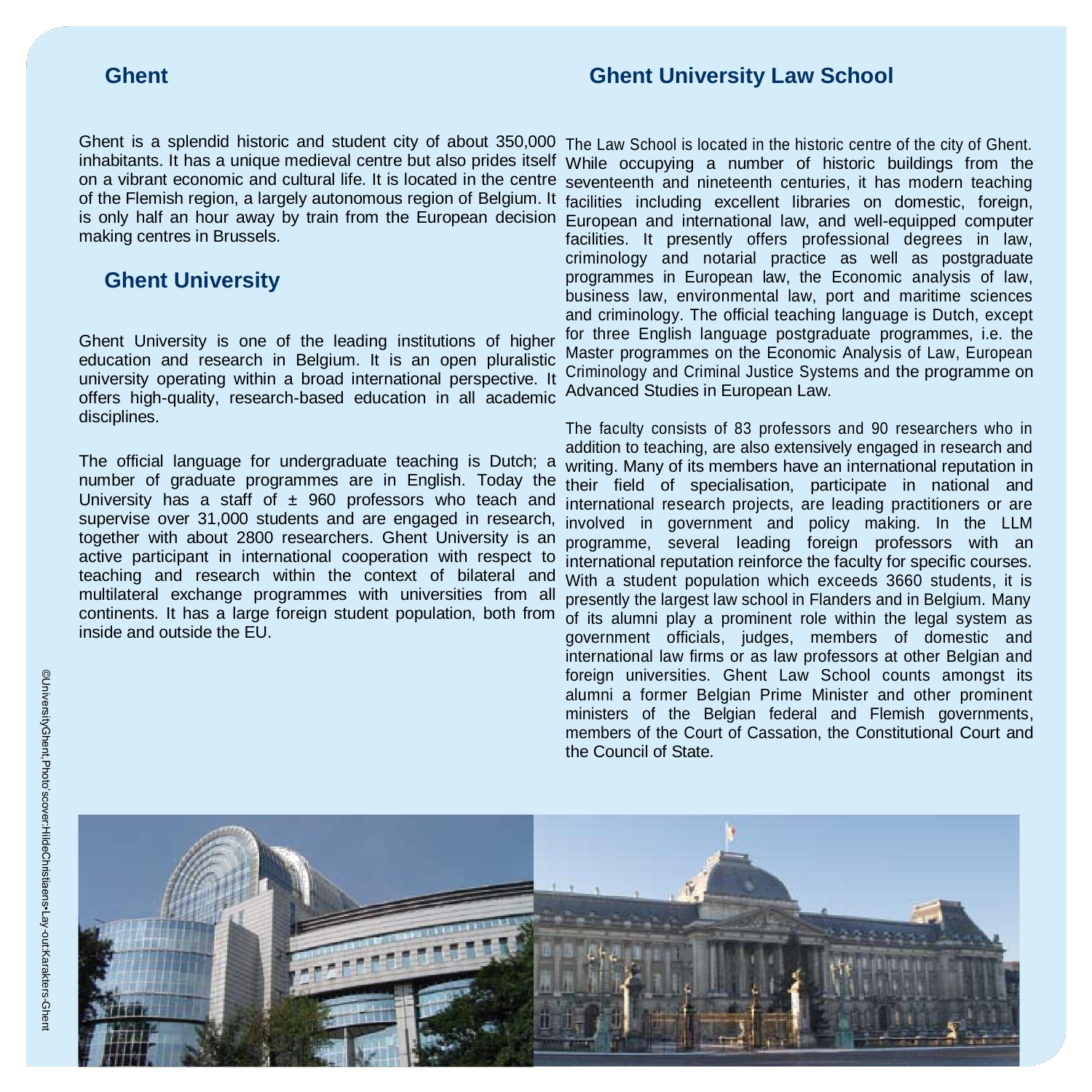### **The programme Admission**

The LLM Programme in European Law is an advanced academic programme dedicated to the study of the legal environment of economic activity within the European Union. It is devoted to both European Union law and domestic law of the Member States of particular interest to them. It addresses itself to students who have obtained a law degree qualifying them for legal practice (or for the further training required to access it) and who thus master skills of legal research and argumentation. It is an international programme which welcomes graduate students from both EU and non EU-countries, with different native languages, different prior exposure to European law and different scientific interests and professional goals. It aims at combining academic excellence with practical relevance of its teaching.

### **The curriculum**

The participants have the possibility of choosing their curriculum according to their personal interests. Three courses are compulsory, one of which is the Foreign Chair, alternating annually. The latter consists of an introduction to an important non-European legal system or other relevant legal topic. The remaining courses can be chosen from a large list of courses that cater both to students with or without a background in European law.

Teaching is generally done interactively, requiring advance reading in preparation of the classes. Students are also required and guided to write an extensive LLM paper.

### **The academic year**

The programme is divided into two semesters. The first semester starts mid September, and ends early February; the second semester begins mid February and ends early July. Most courses comprise 30 or 45 hours, or 3 hours per week per semester. Exams follow at the end of each semester.

Applicants who want to follow the programme with a view of obtaining an LLM degree should have graduated in law or in a related discipline. As all classes are taught in English, nonnative English speakers should give proof of a sufficient command of English. Non-native English speakers must have passed the TOEFL test (at least 600 points for the paper TOEFL, 250 for the computer based test, 100 for internet TOEFL) or the IELTS test offered by the British Council (at least 6.0). Only a limited number of participants are admitted. The Application Board will select the applicants based on academic and/or professional merit. A number of exchange students from law schools with which Ghent University Law School has exchange agreements may also be admitted to one or more courses from the programme.

### **Tuition fee**

The tuition fee is 4,250 EUR. This fee does not cover the personal expenses related to course materials or to specific events organised for the LLM students (e.g. visit to European institutions). A limited number of partial or full waivers of tuition may be granted, depending on the financial needs of the applicants. Ghent University Law School itself does not award financial aid for studying or living expenses but will provide further information on scholarship possibilities outside the University upon request or following application.

### **We welcome your complete application from December 1 onwards.**

### **FURTHER INFORMATION**

For further information about studying at Ghent University Law School and the LLM programme in European Law, see http://www.law.UGent.be/llm

**For further information about studying in Ghent and admission to Ghent** University in general, see

http://www.ugent.be/en/prospectstud/regular/application.htm

- **Further information on the LLM Programme can be obtained by sending the** enclosed card to, International Relations Office, Universiteitstraat 4, 9000 Gent, Belgium
- **Further information can be obtained from: Veronique.Christophe@UGent.be**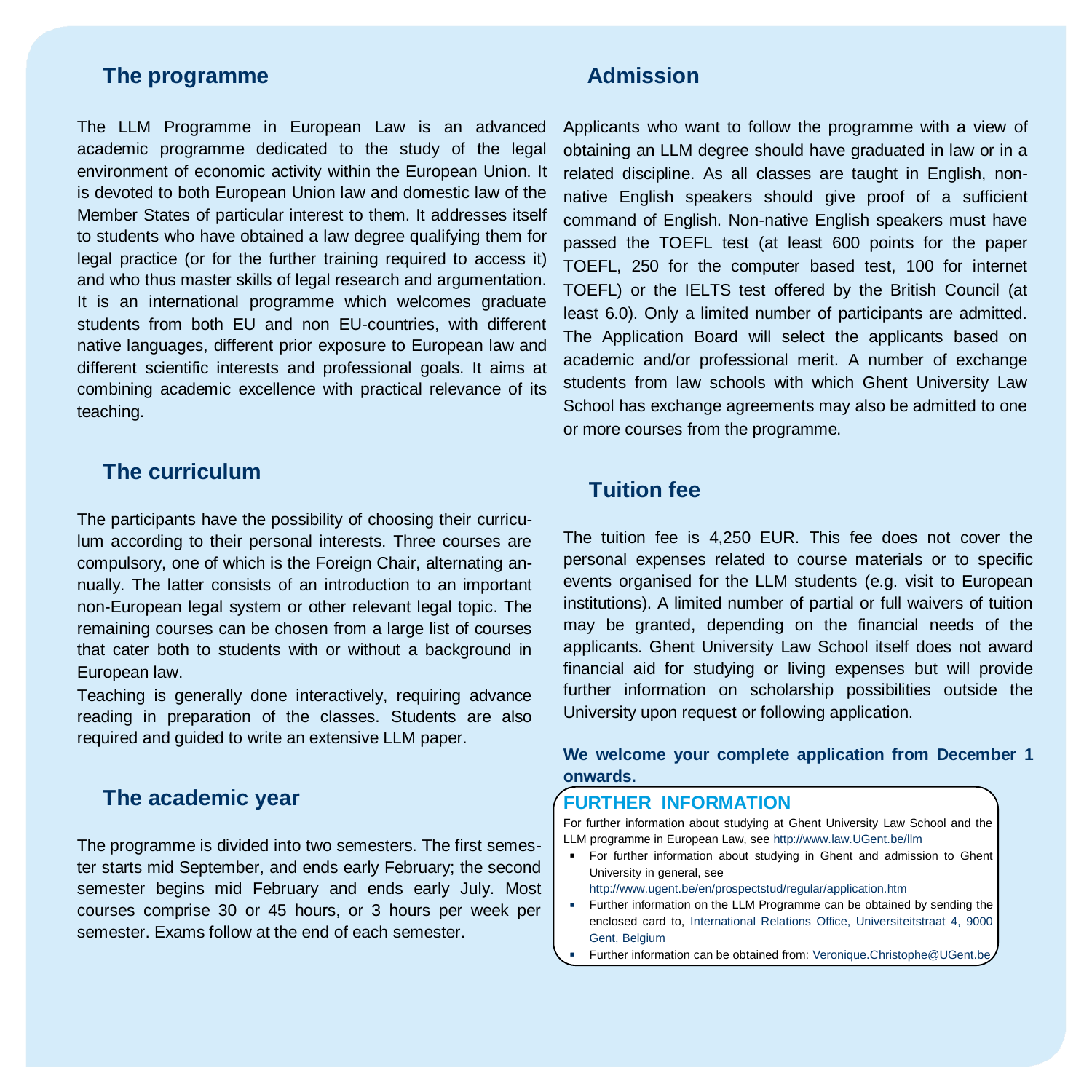### **List of courses**

### **A. Core Elective Courses B. Other Elective Courses**

- **EU Enlargement and Proximity Relations**
- EU Trade Policy
- European Union Competition Law
- European Union Internal Market Law
- European Union Judicial Protection Law
- European Union Institutional Law
- European Union External Relations
- EU External Relations: Selected Topics
- European Constitutional Law: Case Studies
- EU Social Law and International Employment
- European Labour and Employment Law
- European Banking and Capital Markets Law
- International Commercial Transactions
- EU Justice and Home Affairs
- The Law of European Mergers and Acquisitions
- European Company Law and Corporate Governance
- Human Rights in Europe
- European Contract Law
- European and International Environmental Law
- Contemporary Issues in European and Comparative Law

- **•** International Commercial Arbitration
- European Media Law
- **•** European and Comparative Discrimination Law
- Transport Law
- **•** Maritime Transport Law
- Transport Insurance Law
- Law of the Sea
- **•** European and International Biodiversity Law
- Contemporary Issues of Public International Law
- **•** European Criminal Justice Systems
- European Criminal Policy
- Organized Crime in Europe
- Comparative Methodology in European Criminology

### **C. Compulsory Courses**

- Foreign Chair US Constitutional Law: Introduction and Contemporary Issues
- Skills For Lawyers
- European Law: The Basics